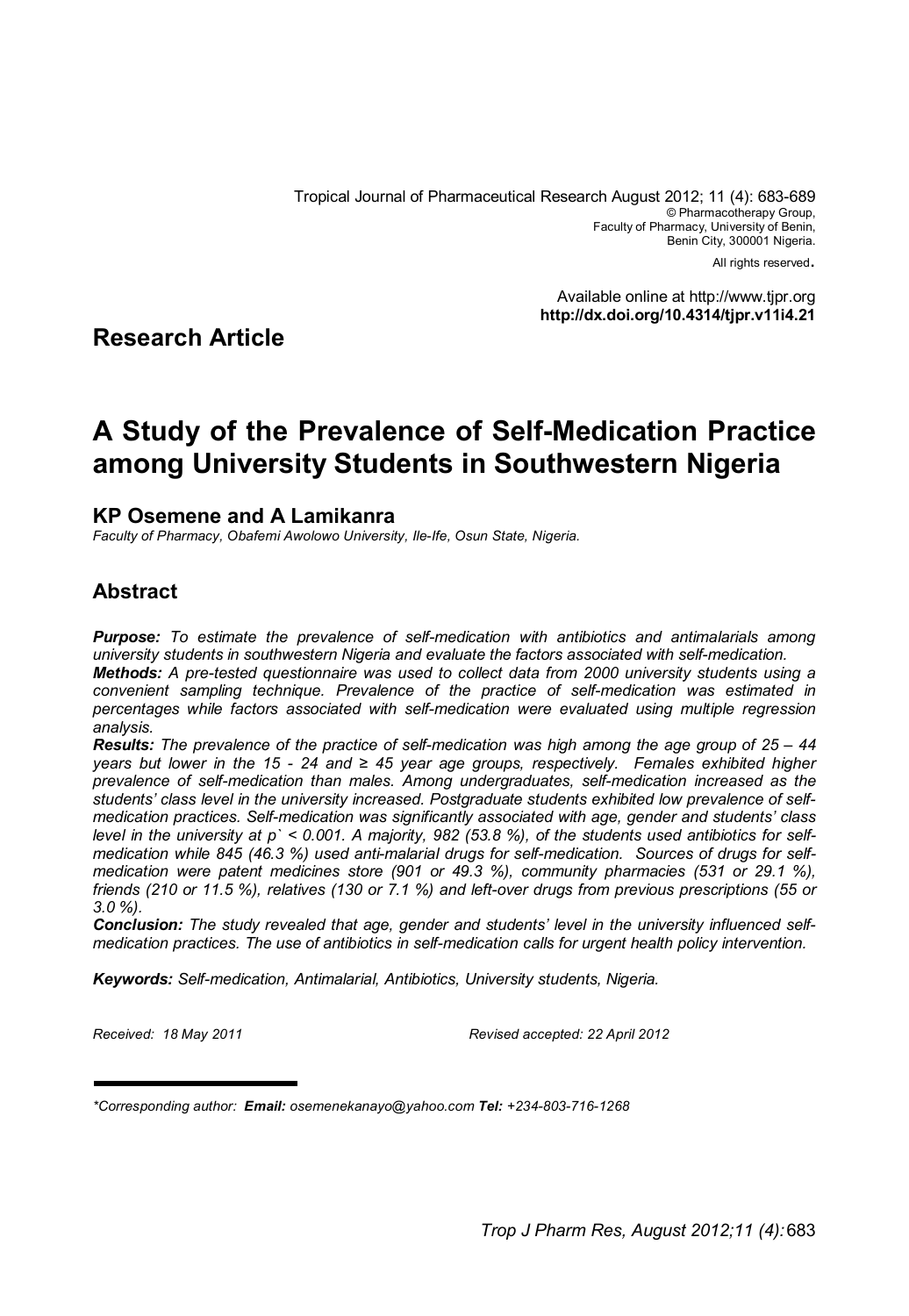## INTRODUCTION

Self-medication is the use of drugs with therapeutic intent but without professional advice or prescription. It has also been defined as the use of nonprescription medicines by people on their own initiative [1]. Drugs that are prone to self-medication include analgesics, antimalarials, antibiotics and cough syrups, among others [2]. Self-medication with antibiotics occur in many developing countries where drugs are not well-regulated. Hence there is easier access to prescription or over-the-counter medicines without prescription. Self-medication, could cause bacteria resistance to such antibiotics and may precipitate the emergence of multipleresistant organisms that would be difficult to treat and this has caused increased morbidity [3-6]. Perception of illness and incessant advertising, among others, have increased the prevalence of self-medication which accounts for about 2.9 - 3.7 % causes of death in hospitals as a result of drug-drug interactions [7-13]. It has also been reported that drug use is influenced by the sociodemographic characteristics of drug consumers such as gender, morbidity, age, attitudes about life and health, stress, and social roles but has nothing to do with education and ethnicity [14-16]. Some of the problems associated with self-medication such as masked diagnoses, use of excessive drug dosage, prolonged duration of use, drug interactions, polypharmacy and superinfection can occur in self-medicating individuals .However, there is substantial variation in the prevalence rates of selfmedication among developing and developed nations due to inherent differences in cultural and socioeconomic factors, disparities in health care systems such as reimbursement policies, access to health care, and drug dispensing policies [17].

The prevalence of the practice of selfmedication among university students in southwestern Nigeria has not been widely studied. The factors that influence selfmedication practices remain issues of intense debate in academic discourse. Practices in self-medication have raised a lot of unresolved research questions such as: Which ailments do university students treat through self-medication? What are the types and sources of these non-prescribed medicines? Is there any relationship between level of education and self-medication practice? What factors influence selfmedication practices among university students? What strategies can be crafted to discourage self-medication practices in general? The objective of this study was to assess the prevalence of self-medication with antibiotics and antimalarials among university students in southwestern Nigeria, as well as the factors associated with self-medication.

## **EXPERIMENTAL**

## **Setting**

Presently, there are a total of 31 private and public universities in South-Western Nigeria. Out of this, only 10 run both undergraduate and postgraduate programmes. Others run undergraduate programmes only [18].

### **Sample**

A total of 2015 self-administered questionnaires, based on calculated sample size using Raosoft Sample Size Calculator, were distributed to students in the universities using a convenient sampling technique. This technique involved sampling the opinion of the students who were willing to fill the questionnaire or to be interviewed. Those who were not willing to fill the questionnaire or be interviewed were simply ignored. This technique is quicker to conduct and as the name indicates, more convenient to implement. There is no need for call backs and no need for a sampling frame. However, some of the inherent drawbacks include low represent-tativeness and it is prone to sampling errors. However, what is lost in precision can be gained in economy of time and money [19]. Respondents were briefed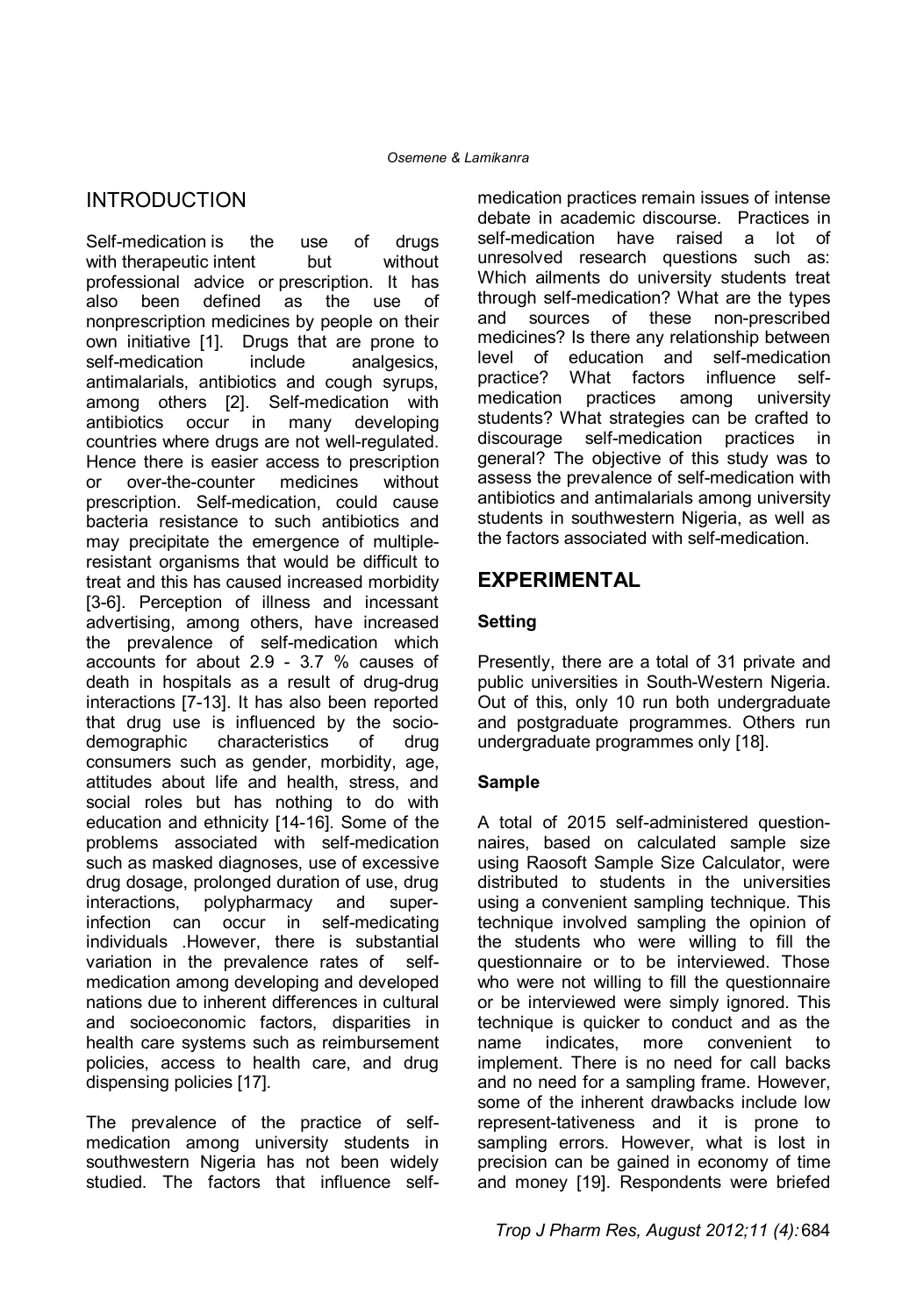or given explanations about the purpose of the research by trained research assistants. At first contact with the respondents, verbal consent to participate in the study was sought. The questionnaire was completed in the presence of the research assistants should any respondent require any assistance in filling the questionnaire.

### **Survey instrument**

The questionnaire was in two parts. The first part contained questions on demographic information of the respondents such as age, gender, class level in the university, etc. The second part contained questions on core issues which dwelt on socio-economic variables such as health seeking behavior, names and sources of drugs used for selfmedication, type of ailment treated through self-medication, factors influencing selfmedication practices and strategies that may help reduce self-medication practices among the respondents. The questionnaire, which consisted of close- and open-ended questions were pre-tested for reliability and validity .The pre-tested questionnaire were used to effect minor corrections and modifications where necessary for easy understanding and filling by respondents. The questionnaire was also backed with an oral interview. Some of the questions asked during the oral interview section were: What is your main reason for indulging in selfmedication? Who diagnosed the ailment that led you to self-medication? Do you think education will help reduce the incidence of self-medication?

### **Data analysis**

This study adopted the method of analysis employed elsewhere to estimate the prevalence of self-medication with antibiotics and antimalarials in the community of Khartoum State, Sudan [14].

Data obtained from the questionnaire were coded, given sequential numbers and entered into the Statistical Package for Social

Sciences (SPSS), version 13, software. Analysis was carried out using descriptive and inferential statistics at 95 % confidence intervals. Prevalence of self-medication among university students were measured in percentages. Regression analysis was employed to determine the influence of socioeconomic factors on self-medication practices among the university students. Since the resultant outputs were binary variables that described the self-medication status of the university students, logistic regression models were employed to assess the predictors. Only multivariate logistic results obtained at 95 % confidence interval were reported as odd ratio. However, separate regression models were fitted for overall selfmedication status of the university students for various groups of identified drugs [14]. Level of significance was set at *p* < 0.001.

## **RESULTS**

The response rate for administered questionnaire was 99.3 % because only 2000 questionnaire were harvested out of the total of 2015 questionnaire administered to respondents. Fifteen respondents did not properly fill the questionnaire, probably due to inadequate guidance, lack of interest in the study and/or time constraint. Consequently, their questionnaires were not used for the study. In all, a majority of the respondents 1827 (91.4 %) were involved in selfmedication practices while 173 (8.7 %) stated that they were not. Table 1 shows the association between self-medication and respondents characteristics.

The prevalence of self-medication was generally high among the middle age groups of 25 - 34 and 35 - 44 years. The 15 – 24 and ≥ 45 year's age groups exhibited lower prevalence of self-medication behavior. However, females exhibited higher prevalence of self-medication than their male counterpart. At the undergraduate class levels, the prevalence of self-medication increased marginally from 1st year to 5th year students.. However, postgraduate (PG)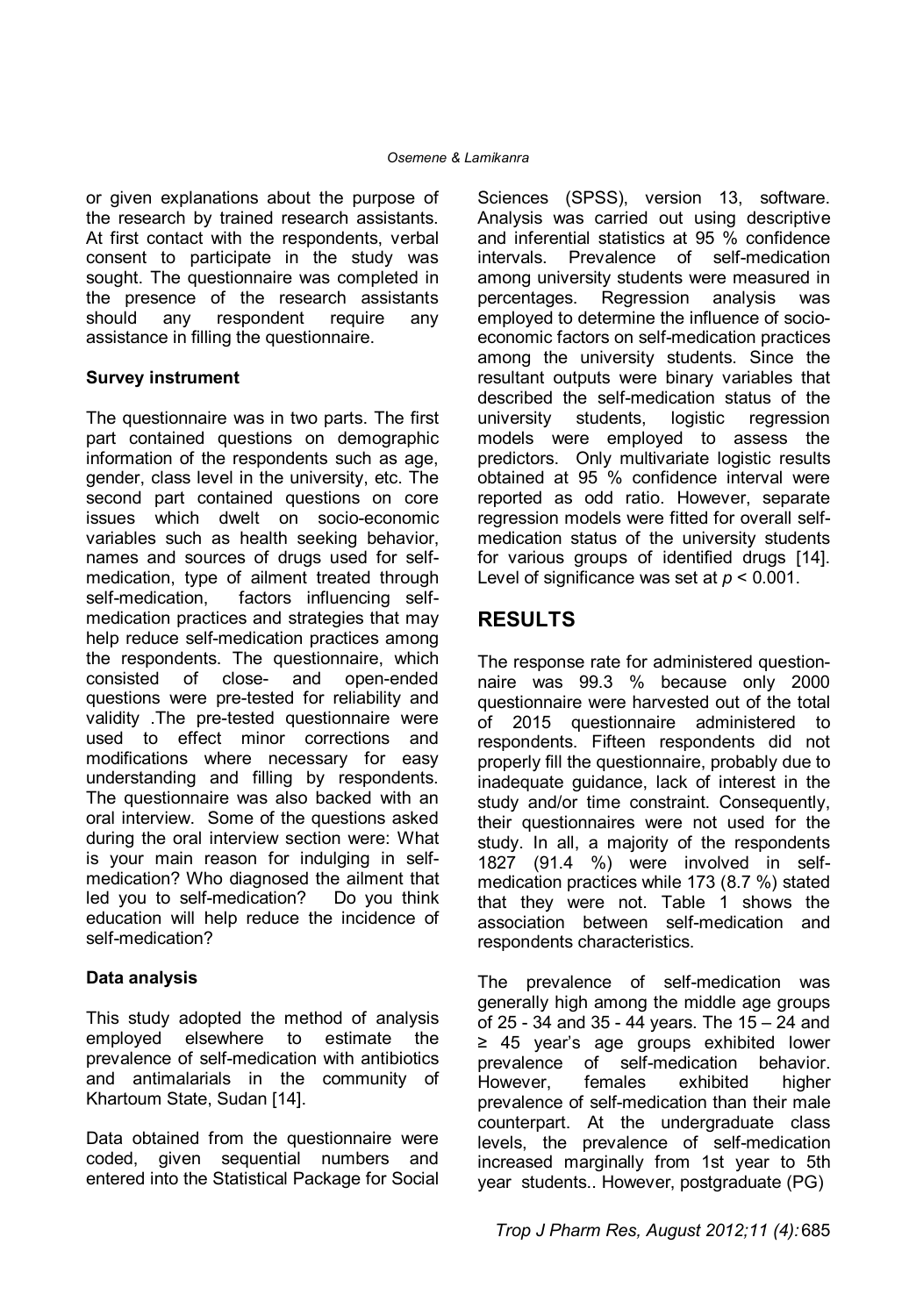#### *Osemene & Lamikanra*

| Respondents'<br>characteristics | Self-medication<br>(n=1827) | No self-medication<br>$(n=173)$ | P-value |  |  |  |
|---------------------------------|-----------------------------|---------------------------------|---------|--|--|--|
| Age (yr)                        |                             |                                 |         |  |  |  |
| 15-24                           | 315(17.2%)                  | 80(46.2%)                       | < 0.001 |  |  |  |
| 25-34                           | 720(39.4%)                  | 55(31.8%)                       |         |  |  |  |
| $35 - 44$                       | 632(34.6%)                  | 30(17.3%)                       |         |  |  |  |
| ≥45                             | 160(8.8%)                   | $8(4.6\%)$                      |         |  |  |  |
| Gender                          |                             |                                 |         |  |  |  |
| Males                           | 798(43.7%)                  | 98(56.7%)                       | < 0.001 |  |  |  |
| Females                         | 1029(56.3%)                 | 75(43.4%)                       |         |  |  |  |
| University class level          |                             |                                 |         |  |  |  |
| 100                             | $106(5.8\%)$                | 101(58.4%)                      | < 0.001 |  |  |  |
| 200                             | 364(19.9%)                  | 60(34.7%)                       |         |  |  |  |
| 300                             | 360(19.7%)                  | 4(2.3%)                         |         |  |  |  |
| 400                             | 401(22.0%)                  | 3(1.7%)                         |         |  |  |  |
| 500                             | 400(21.9%)                  | 3(1.7%)                         |         |  |  |  |
| >500 (PG students)              | 196(10.7%)                  | $2(1.2\%)$                      |         |  |  |  |

| <b>Table 1:</b> Association between self-medication and respondents' characteristics |  |  |  |  |  |
|--------------------------------------------------------------------------------------|--|--|--|--|--|
|--------------------------------------------------------------------------------------|--|--|--|--|--|

students exhibited a lower prevalence of self-medication than other categories of students. Self-medication was significantly associated with age, gender and students' level in the university at *p* < 0.001. The general pattern of self-medication with all the groups of drugs examined was similar amongst the respondents with respect to age and to a large extent the respondents' level in the universities.

Majority, 845 (46.3 %), of the respondents indicated that they used antimalarial drugs for self-medication while 982 (53.8 %) admitted taking antibiotics for self-medication.

 The prominent disease conditions that predisposed respondents to self-medication practices with antibiotics were revealed by the respondents as urinary tract infection 427 (43.5 %), typhoid fever 48 (4.9 %), dysentery 98(10.0%), cough and catarrh 67 (6.8 %), diarrhea 100(10.2%), malaria 54 (5.5 %), sore throat 150 (15.3 %), otitis media 20 (2.0 %) and pneumonia 18 (1.8 %).

The major sources of the drugs used for selfmedication by the respondents were the patent medicine store 901 (49.3 %), community pharmacies 531 (29.1 %), friends 210 (11.5 %), relatives 130 (7.1 %) and leftover drugs from previous prescriptions 55  $(3.0 %)$ .

Based on the oral interview carried out, a majority (64 %) of the respondents admitted that education may not help reduce the incidence of self-medication as well as its attendant prevalence unless such education is part of an enlightment campaign tailored towards the rational use of drugs or lays emphasis on the consequences of indulging in self-medication behavior. The issue of long waiting queues at clinics or hospitals was also raised by 59 % of the respondents as one of the reasons for seeking self-care in order to meet up with their tight lecture schedule. All the respondents (100 %) admitted that they used self-prescribed drugs to treat their self-diagnosed disorders or ailments based on their own initiative.

The adjusted odd ratio (OR) at 95 % confidence interval (CI) that quantified the association between the socio-demographic variables of age, gender and students' level in the universities and self-medication with antimalarials and antibiotics is presented in Table 2. The estimates were obtained using multiple logistic regression models. The OR data indicate that self-medication with either antibiotics or antimalarials was significantly associated with age, gender and level of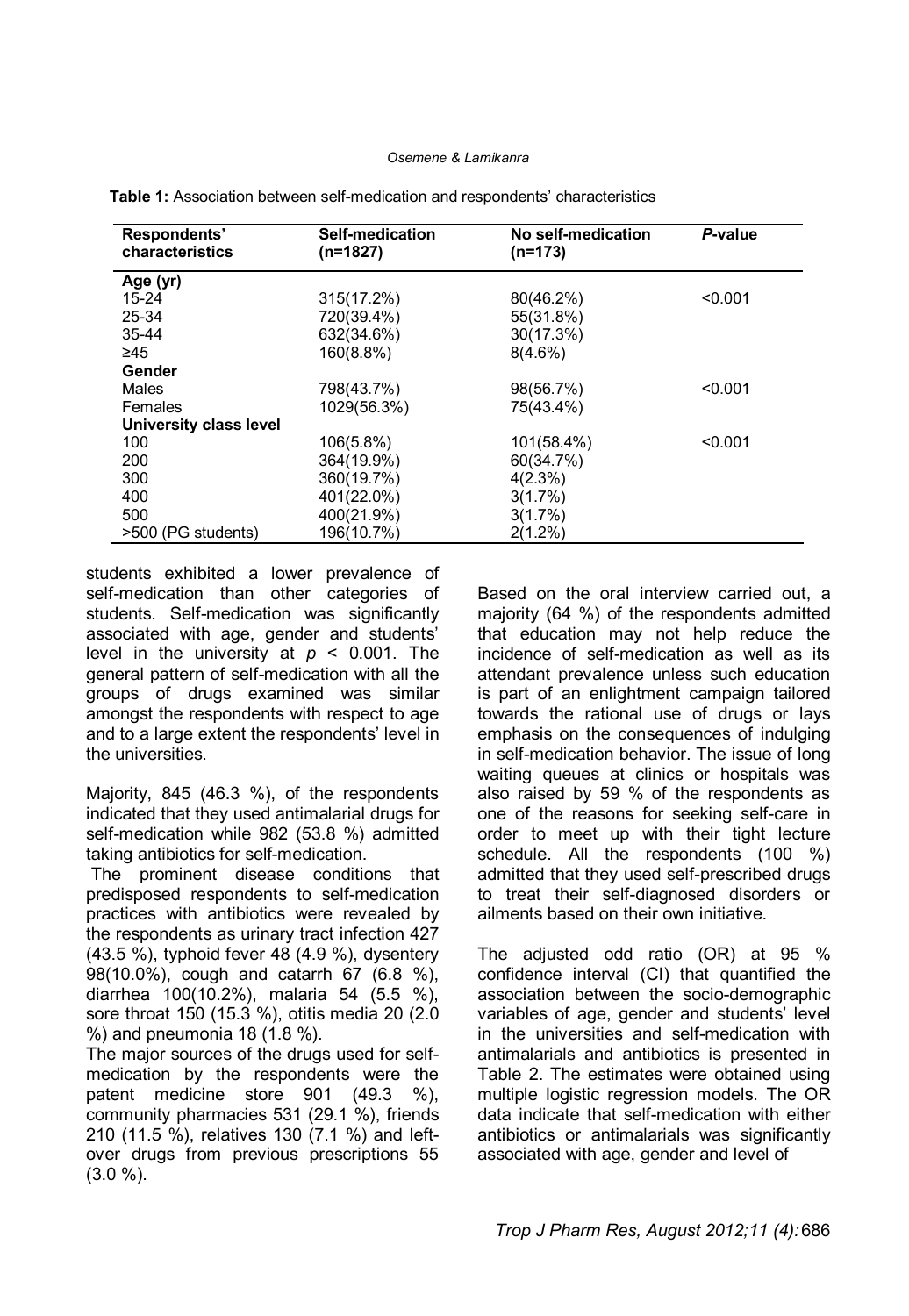#### *Osemene & Lamikanra*

| <b>Variable</b>    | Self-medication with<br>antimalarials | P       | Self-medication with<br>antibiotics | P       |
|--------------------|---------------------------------------|---------|-------------------------------------|---------|
| Age (year)         |                                       | < 0.001 |                                     | < 0.001 |
| $15 - 24$          | 0.2                                   |         | 0.1                                 |         |
| 25-34              | 1.2                                   |         | 1.6                                 |         |
| $35 - 44$          | 2.3                                   |         | 3.5                                 |         |
| $\geq 45$          | 3.4                                   |         | 3.7                                 |         |
| Gender             |                                       | < 0.001 |                                     | < 0.001 |
| Males              | 1.7                                   |         | 2.6                                 |         |
| Females            | 3.8                                   |         | 4.2                                 |         |
| University level   |                                       | < 0.001 |                                     | < 0.001 |
| 100                | 0.1                                   |         | 0.2                                 |         |
| 200                | 0.8                                   |         | 0.8                                 |         |
| 300                | 3.2                                   |         | 1.7                                 |         |
| 400                | 3.6                                   |         | 3.2                                 |         |
| 500                | 3.8                                   |         | 3.8                                 |         |
| >500 (PG students) | 3.2                                   |         | 3.0                                 |         |

**Table 2:** Association between socio-demographic variables and self-medication (SM) behaviour with antimalarials and antibiotics using adjusted odds ratios (OR) and 95 %Cl ( $n = 2000$ ).

education. Overall, self-medication with any antibiotics or antimalarials was least common in the youngest age group (15 - 24 years) and most common among female students.

## **DISCUSSION**

Self-medication with antimalarial drugs and antibiotics by university students in southwestern Nigeria was high. This finding is in agreement with a similar study which posited that the commonest groups of medication prone to self–medication include antimalarials and antibiotics [2].

These groups of drugs are prone to misuse because they are readily available, and malaria and microbial infections are common. However, the associated prevalence of using these two groups of drugs for self-medication was high and about the same. For instance, the irrational use of antibiotics and antimalarials in self-medication, without proper diagnosis of the disease leads to increased morbidity among population and to the emergence of multiple resistant strains of the causative organisms which are difficult and costly to treat, especially in immunecompromised individuals [3-6]. The high frequency of use of these drugs by the students was expected because they live in a malaria endemic region. The high rate of use of antibiotics is probably linked to the high rate of infections which may be as a result of overcrowding in students' halls of residence.

The tendency to indulge in self-medication behavior would be assumed to decrease with increase in age and respondents' class level in the university because with corresponding increases in age and educational status, students ought to be more knowledgeable on rational drug use. However, the findings of this study contradicted this assumption except for final year undergraduate students. Generally, there is a strong association between the socio-demographic variables of age, gender and undergraduate and postgraduate students in the university with regard to the prevalence self-medication with antibiotics and antimalarial drugs. This corroborates the result obtained from the oral interview where 64 % of the respondents posited that increase in educational level of students may not help reduce the incidence of self-medication and its attendant prevalence. This may be attributed to some extraneous factors such as advertisement or peer group influence, poverty or financial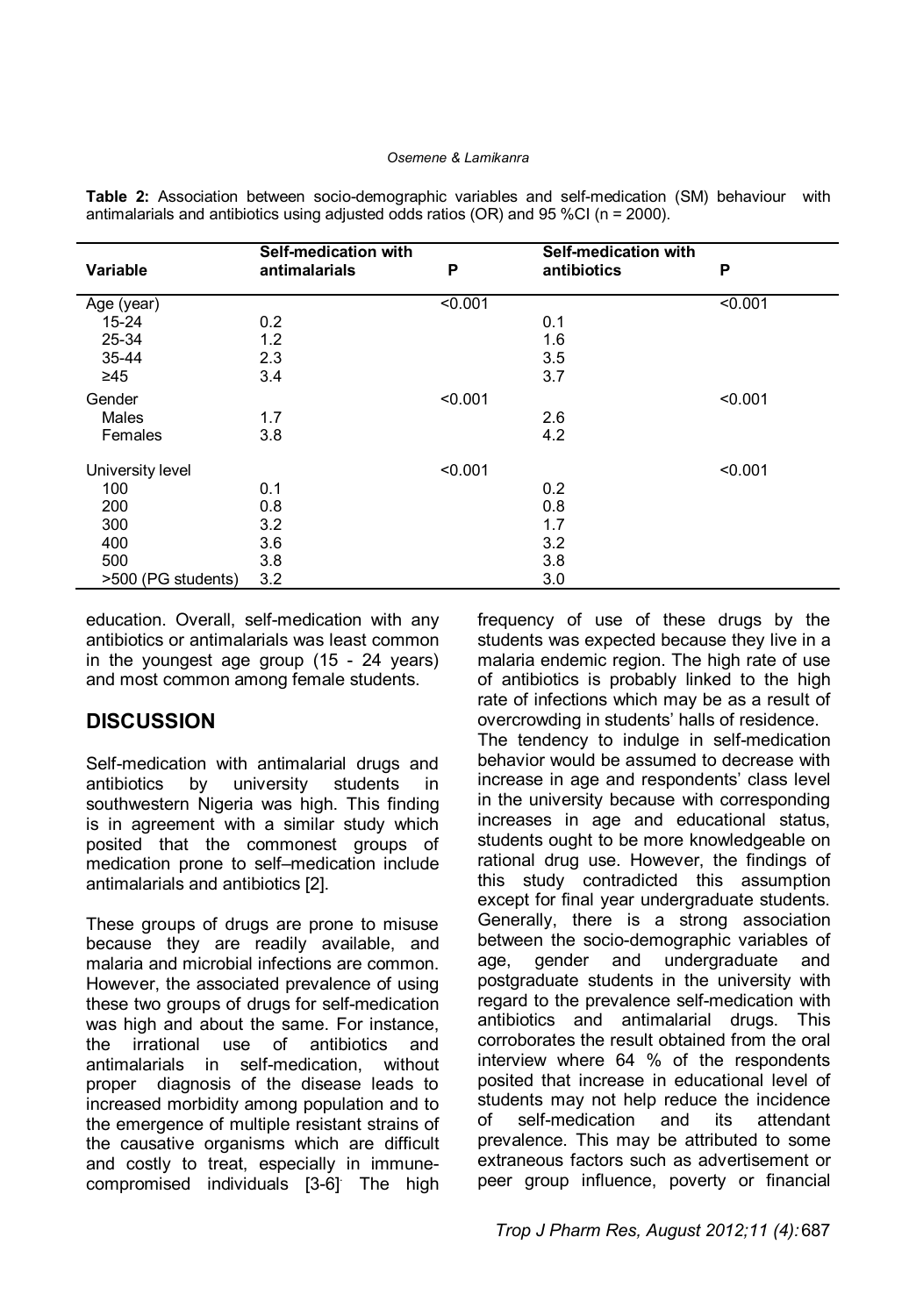constraints, weak regulation of medicines which facilitates easy access to drugs, long waiting queues at clinics or hospitals, among others [2,7,8,14].

The major source of drugs used for selfmedication by the respondents was patent medicine stores. This finding exposes a loophole in the enforcement of Nigeria's laws on dispensing of medicines as the laws permit patent medicine stores to sell overthe-counter (OTC) medications, of which antibiotics are not. Also, patent medicine proprietors may not have the requisite professional knowledge required to render quality health services to patients in terms of counseling and pharmaceutical care. In addition to community pharmacies, other identified sources of drugs used by the respondents for self-medication were friends and relatives and left–over's from previous prescriptions. These other sources, apart from licensed pharmacies, could also pose serious risks to the consumer's health.

#### **Limitations of the study**

This study is limited to self-medication practices with antimalarials and antibiotics only. It did not extend to other categories of medications. This limitation, however, does not affect the validity of the results with regard to the parameters assessed.

## **CONCLUSION**

The study revealed that the prevalence of self-medication with antibiotics and antimalarials, by university students in Southwestern Nigeria is very high. Selfmedication behaviour varied significantly with a number of socio-demographic characteristics. Since some of the drugs used for self-medication were obtained from unapproved sources, there is need for healthcare professionals to enlighten consumers, through public education, on the problems that may arise from inappropriate medication use.

## **REFERENCES**

- *1. Jamison AJ, Kielgast PJ, Hoek AJM, Reinstein JA. Responsible Self- Medication. Joint Statement by the International Pharmaceutical Federation and World Self-Medication Industry. 1999; p 16.*
- *2. Afolabi AO. Factors influencing the pattern of selfedication in an adult Nigerian population. Ann Afr Med 2000; 7(3): 120-127.*
- *3. World Health Organization. Global Strategy for Containment of Antimicrobal Resistance: World Health Organization. Communicable Diseases Surveillance and Response (CRS).WHO/CDS/CRS/DRS/2001.2.2001.*
- *4. Fadara JO, Tamuno I. Antibiotic Self-medication among university medical undergraduates in Northern Nigeria. J. Pub Health Epidemiol. 2011; 3(5): 217-220.*
- *5. Aswapokee N, Vaithayapichet S, Heller RF. Pattern of antibiotic use in medical wards of a university hospital, Bankok, Thailand. Rev Infect Dis 1990; 12 (1): 136-141.*
- *6. Okeke NI, Lamikanra A, Edelman R. Socioeconomic and Behavioral Factors Leading to Acquired Bacterial Resistance to Antibiotics in Developing Countries. Emerg Infect Dis 1999; 5(1): 18-27.*
- *7. Erhun WO, Erhun MO. The qualitative impact of broadcasting media advertisement on the perception of medicines in Nigeria. Journal of Consumer Behavoiur 2002; 3(1): 8-19.*
- *8. Nancy V, Markm N. Changing Patterns of Pharmaceutical Practice in United States. Soc Sci Med 1997; 44(9): 1285-1290.*
- *9. Hamel MJ, Odhacha A, Roberts JM. Malaria Control in Bungoma District Kenya: a survey of home treatment of children with fever, bed net use and attendance at antenatal clinics. Bulletin of the World Health Organization. 2001:10-23.*
- *10. Vamil AG. Dangers of Self-Medication, 2005 [cited 2006 April 6]. Available from: http://www.dawn.com*
- *11. Brennam G, Troyen A, Leape L, Laird L, Nan M. Incidence of adverse events and negligence in hospitalized patients. Results of the Harvard Medical Practice Study. England Journal of Medicine 1997; (4): 370-376.*
- *12. Johnson J. Level of Knowledge among adolescent girls regarding effect treatment for dysmenorrhea. J Adolescent Health Care 1998; 12 (9): 398-406.*
- *13. Laurice LB. Medication error. An expose of the Problem, 2000 [cited 2001 May 4] http://www.google.com*
- *14. Award A, Eltayeb L, Matowe L, Thalib L. Self-Medication with Antibiotics and Antimalarias in the Community of Khatoum State, Sudan. J Pharm Pharmaceut Sci 2005; 8(2): 326-331.*
- *15. Lois MV. Sex differences in Legal drug use. In: Worthier AL, Smith MC, Eds. Pharmacy Practice, Social Behavioral Aspects, edn 3,*